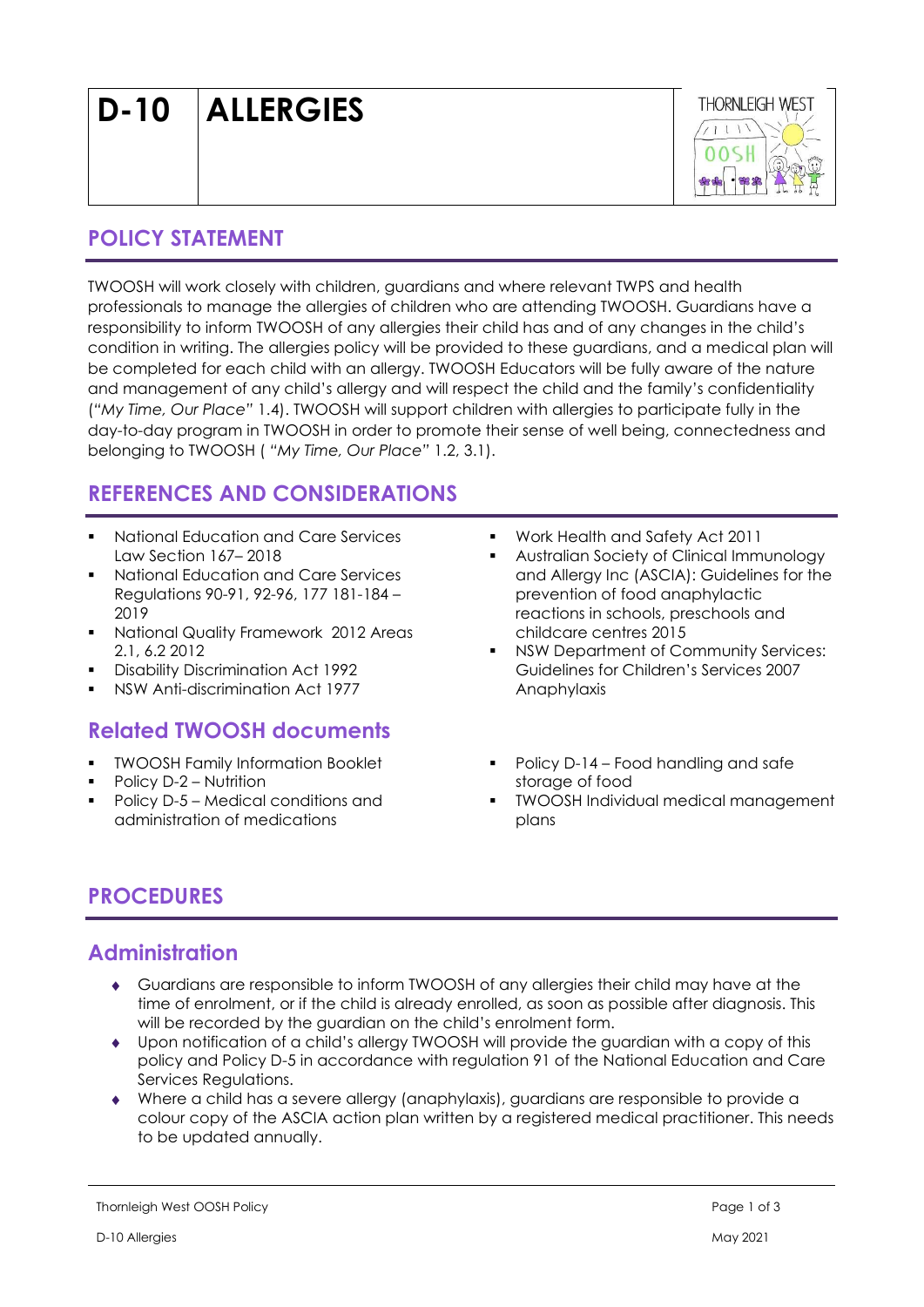- Children cannot attend TWOOSH until the ASCIA action plan has been provided.
- Prior to the child's attendance at TWOOSH, guardians will work with the Director to complete an individual medical management plan, and a risk assessment for providing food (if relevant) for the child, to ensure a smooth and safe transition of the child into TWOOSH.
- Where a child has food allergies, guardians are provided with the current TWOOSH menu and work with TWOOSH to plan alternatives where necessary.
- Guardians are responsible to provide any medication required in the ASCIA action plan. A different set of medication needs to be provided to TWOOSH and TWPS.
- Educators will check medication expiry dates twice a year during first aid kit audits, and will contact guardians if mediation is due for replacement. Guardians are responsible for ensuring that the medication is replaced before the expiry date.
- Children cannot attend TWOOSH without in date medication.

## Food provision

- Where a child has a food allergy, the child's name and details is placed on a food allergy list, which is displayed in the kitchen area.
- Where a child has anaphylaxis, the child's photo and allergy details will be displayed on the freezer and noted on the roll once permission is gained in writing.
- Educators are responsible for familiarising themselves with the food allergy lists. Relief Educators will be informed of the food allergy lists upon initial employment during orientation.
- When preparing food, Educators are responsible for following all food safety procedures as stated in TWOOSH Policy D-14.
- TWOOSH does not serve food containing nuts, however some pre-packaged food 'may contain traces of nuts'. Guardians are responsible to inform TWOOSH whether their child can be given food that 'may contain traces of nuts'. If the child cannot consume food that 'may contain traces of nuts', alternative food is provided.
- For all other food allergies, alternative food options will be provided as agreed between the guardian and the Director in the child's individual medical management plan. Guardians can provide TWOOSH with other food alternatives for their child.
- A detailed weekly menu, which identifies alternative food options for children with allergies is displayed on the fridge. Educators are responsible for familiarising themselves with and referring to this when making afternoon tea.
- When food containing particular food allergen (e.g. milk or other dairy foods) is served, the child with the relevant food allergy may be seated separately during meal times.
- Educators are responsible for ensuring that all children wash their hands before and after eating.

# Anaphylaxis

### Recognising an anaphylactic reaction

Reactions usually begin within minutes of exposure and can progress rapidly at any time over a period of two hours. A child at risk of anaphylaxis will often recognise the early symptoms of an allergic reaction before signs are observable by Educators.

#### Symptoms for a mild to moderate reaction are:

- swelling of lips, face, eyes
- ◆ hives or welts
- $\bullet$  tingling mouth
- abdominal pain, vomiting (these are signs of a severe allergic reaction to insects)